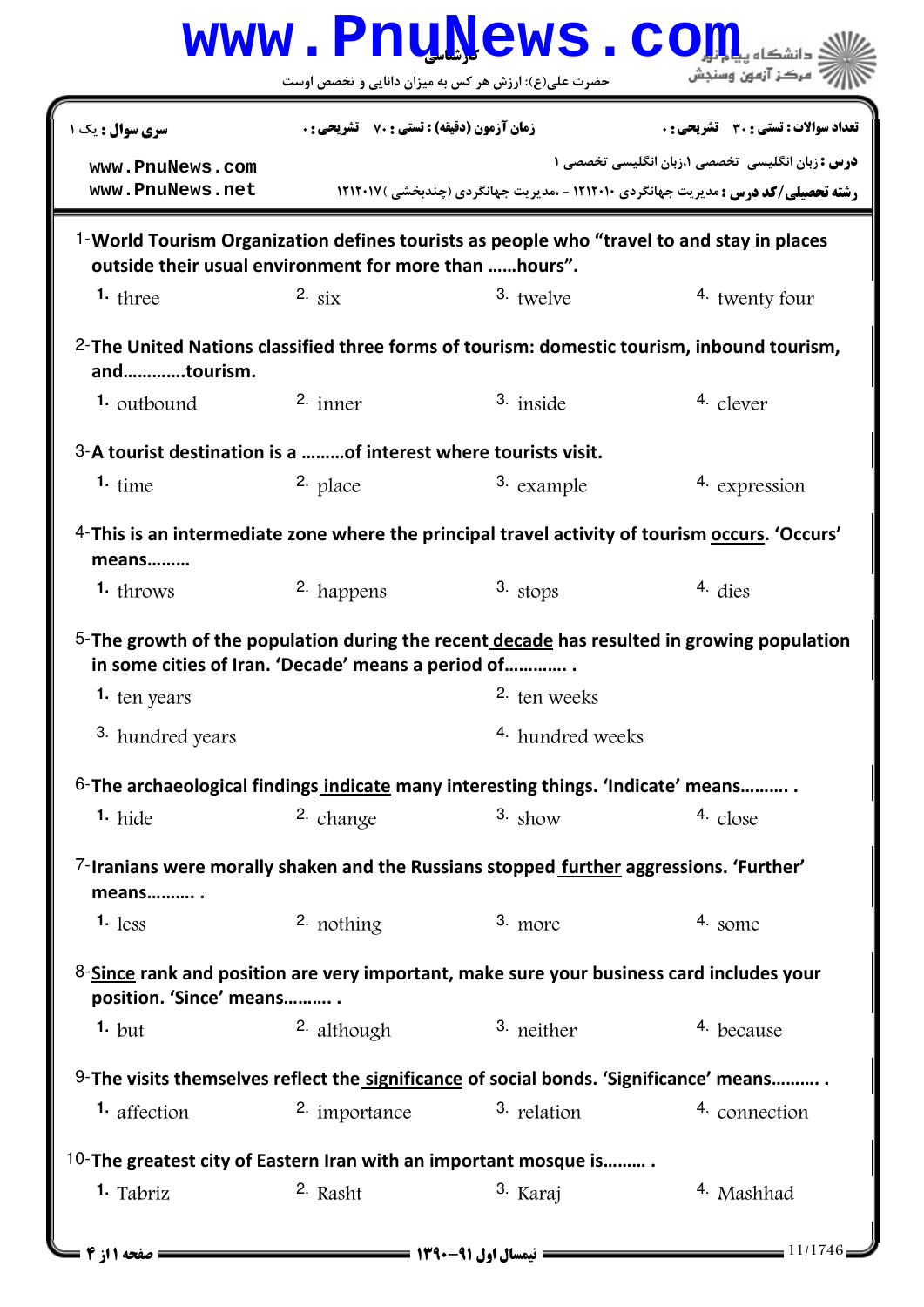|                                                                                                                 |                                                    | www.PnuNews.co                                      |                                                                                                                                                    |  |  |  |
|-----------------------------------------------------------------------------------------------------------------|----------------------------------------------------|-----------------------------------------------------|----------------------------------------------------------------------------------------------------------------------------------------------------|--|--|--|
|                                                                                                                 |                                                    | حضرت علی(ع): ارزش هر کس به میزان دانایی و تخصص اوست | ج <i>" مرڪ</i> ز آزمون وسنڊش                                                                                                                       |  |  |  |
| <b>سری سوال :</b> یک ۱                                                                                          | <b>زمان آزمون (دقیقه) : تستی : 70 ٪ تشریحی : 0</b> |                                                     | تعداد سوالات : تستى : 30 قشريحى : 0                                                                                                                |  |  |  |
| www.PnuNews.com<br>www.PnuNews.net                                                                              |                                                    |                                                     | <b>درس :</b> زبان انگلیسی تخصصی ا،زبان انگلیسی تخصصی ۱<br><b>رشته تحصیلی/کد درس :</b> مدیریت جهانگردی ۱۲۱۲۰۱۰ - ،مدیریت جهانگردی (چندبخشی )۱۲۱۲۰۱۷ |  |  |  |
| 11-Islam is the of the majority of Turks.                                                                       |                                                    |                                                     |                                                                                                                                                    |  |  |  |
| <sup>1</sup> religion                                                                                           | 2. religious                                       | 3. religiously                                      | 4 more religious                                                                                                                                   |  |  |  |
| 12-It is vital that you maintain eye contact while speaking. 'Vital' means                                      |                                                    |                                                     |                                                                                                                                                    |  |  |  |
| <b>1.</b> unusual                                                                                               | 2. $clear$                                         | 3. important                                        | <sup>4</sup> unimportant                                                                                                                           |  |  |  |
| 13-Syria lies at the eastern end of Mediterranean Sea. 'Lies' means                                             |                                                    |                                                     |                                                                                                                                                    |  |  |  |
| $1.$ returns                                                                                                    | $2.$ exists                                        | 3. removes                                          | 4. exchanges                                                                                                                                       |  |  |  |
| <sup>14-</sup> By Muslim tradition, is arranged by the couple's families.                                       |                                                    |                                                     |                                                                                                                                                    |  |  |  |
| $1.$ marry                                                                                                      | 2. marries                                         | 3. married                                          | <sup>4</sup> marriage                                                                                                                              |  |  |  |
| means                                                                                                           |                                                    |                                                     | <sup>15-</sup> In February 1989, General Aoun attempted to close illegal ports run by the LF. 'Attempted'                                          |  |  |  |
| <b>1.</b> tried                                                                                                 | 2. broke                                           | 3. varied                                           | $4.$ sent                                                                                                                                          |  |  |  |
| 16-The temperature in Cyprus varies with the elevation. 'Varies' means                                          |                                                    |                                                     |                                                                                                                                                    |  |  |  |
| 1. changes 2. fixes                                                                                             |                                                    | 3. ends                                             | 4. starts                                                                                                                                          |  |  |  |
| 17-Egypt is a country in North East Africa.                                                                     |                                                    |                                                     |                                                                                                                                                    |  |  |  |
| $1.$ locate                                                                                                     |                                                    | <sup>2</sup> location                               |                                                                                                                                                    |  |  |  |
| 3. that is located                                                                                              |                                                    | 4. locations                                        |                                                                                                                                                    |  |  |  |
| <sup>18-</sup> Honor requires that Egyptians demonstrate hospitality to friends and guests. 'Requires'<br>means |                                                    |                                                     |                                                                                                                                                    |  |  |  |
| $1.$ avoids                                                                                                     | 2. removes                                         | 3. needs                                            | 4. refuses                                                                                                                                         |  |  |  |
| <b>B.C.</b>                                                                                                     |                                                    |                                                     | 19-There are more than 80in Egypt which were built mostly between 2600B.C. and 1500                                                                |  |  |  |
| <b>1.</b> pyramid                                                                                               | 2. pyramids                                        | $3.$ pair                                           | 4. pairs                                                                                                                                           |  |  |  |
| 20-In Algeria, avoid prolonged eye contact with women and do not ask questions.                                 |                                                    |                                                     |                                                                                                                                                    |  |  |  |
| <b>1.</b> person                                                                                                | 2. persons                                         | 3. personally                                       | 4. personal                                                                                                                                        |  |  |  |
|                                                                                                                 |                                                    |                                                     |                                                                                                                                                    |  |  |  |
|                                                                                                                 |                                                    |                                                     |                                                                                                                                                    |  |  |  |
|                                                                                                                 |                                                    |                                                     |                                                                                                                                                    |  |  |  |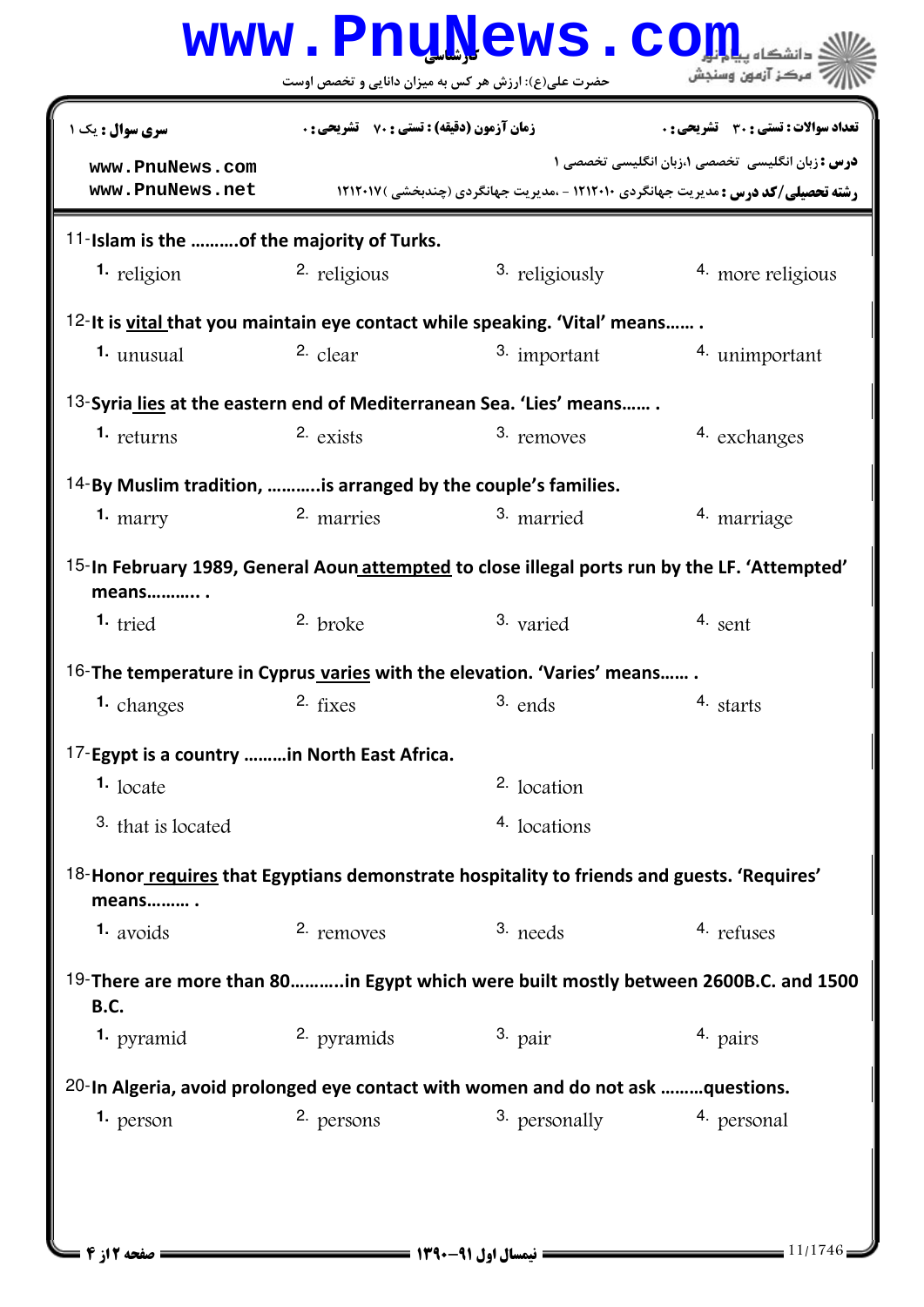|                                                                                                                             |                                                    | WWW.PnuNews.com                                            |                                                                                                                                                     |
|-----------------------------------------------------------------------------------------------------------------------------|----------------------------------------------------|------------------------------------------------------------|-----------------------------------------------------------------------------------------------------------------------------------------------------|
|                                                                                                                             |                                                    | حضرت علی(ع): ارزش هر کس به میزان دانایی و تخصص اوست        | ر آ مرڪز آزمون وسنڊش                                                                                                                                |
| <b>سری سوال :</b> یک ۱                                                                                                      | <b>زمان آزمون (دقیقه) : تستی : 70 ٪ تشریحی : 0</b> |                                                            | تعداد سوالات : تستى : 30 قشريحى : 0                                                                                                                 |
| www.PnuNews.com<br>www.PnuNews.net                                                                                          |                                                    |                                                            | <b>درس :</b> زبان انگلیسی تخصصی ۱،زبان انگلیسی تخصصی ۱<br><b>رشته تحصیلی/کد درس :</b> مدیریت جهانگردی ۱۲۱۲۰۱۰ - ،مدیریت جهانگردی (چندبخشی ) ۱۲۱۲۰۱۷ |
| $21$ -There are a number of <b>benefits</b> of tourism for both the tourists and the host destinations.<br>'Benefits' means |                                                    |                                                            |                                                                                                                                                     |
| معايب 1.                                                                                                                    | منافع 2.                                           | خطرات <sup>.3</sup>                                        | روش ها <sup>.4</sup>                                                                                                                                |
| 22-Wealthy people have always travelled to distant parts of the world to see great buildings,                               |                                                    | works of art, and experience new cultures. 'Culture' means |                                                                                                                                                     |
| دانش <b>1.</b>                                                                                                              | ستايش <sup>2</sup> ۰                               | فرهنگ <sup>.3</sup>                                        | جمعیت 4.                                                                                                                                            |
| 23-The wars increased interest in international travel. 'Increased' means                                                   |                                                    |                                                            |                                                                                                                                                     |
| افزایش داد <sup>-1</sup>                                                                                                    |                                                    | کاهش داد <sup>.2</sup>                                     |                                                                                                                                                     |
| 3. تغيير داد                                                                                                                |                                                    | تثبيت كرد <sup>.4</sup>                                    |                                                                                                                                                     |
| 24-With an area of 1,648,000 square kilometers, Iran ranks 16th in size among the countries<br>of the world. 'Square' means |                                                    |                                                            |                                                                                                                                                     |
| مكعب 1.                                                                                                                     | همسطح <sup>.2</sup>                                | ناهموا <sub>ر</sub> .3                                     | مربع <sup>.4</sup>                                                                                                                                  |
| 25-Several religions have originated from ancient Iran. 'Religion' means                                                    |                                                    |                                                            |                                                                                                                                                     |
| اختيار <b>1.</b>                                                                                                            | استنباط .2                                         | دانش <sup>3</sup> .                                        | مذهب .4                                                                                                                                             |
| 26-Turkey's first known human inhabitants appeared in the Mediterranean region.<br>'Inhabitants' means                      |                                                    |                                                            |                                                                                                                                                     |
| اقوام <b>-1</b>                                                                                                             | ساكنا <sub>ن</sub> 2.                              | دوستان <sup>3</sup> ۰                                      | همسايگان 4.                                                                                                                                         |
| 27-It is vital that you maintain eye contact while speaking, since Turks take this as a sign of<br>sincerity. 'Since' means |                                                    |                                                            |                                                                                                                                                     |
| ولی 1.                                                                                                                      | چون .2                                             | بر خلاف <sup>.3</sup>                                      | تا اينكه <sup>.4</sup>                                                                                                                              |
| 28-Do not promise or guarantee anything unless you can keep it. 'Promise' means                                             |                                                    |                                                            |                                                                                                                                                     |
| انجام دادن   • 1                                                                                                            |                                                    | كاهش داد <sub>ن</sub> 2.                                   |                                                                                                                                                     |
| 3. دادن 3.                                                                                                                  |                                                    | نگهداشتن .4                                                |                                                                                                                                                     |
| 29-The family consists of both the nuclear and the extended family. 'Extended' means                                        |                                                    |                                                            |                                                                                                                                                     |
| گسترده <sup>1</sup> ۰                                                                                                       | انفرادی <sup>.2</sup>                              | ناد <sub>ر</sub> .3                                        | پنهان <sup>.4</sup>                                                                                                                                 |
|                                                                                                                             |                                                    |                                                            |                                                                                                                                                     |
|                                                                                                                             |                                                    |                                                            |                                                                                                                                                     |
| <b>: صفحه 3 از 4 =</b>                                                                                                      |                                                    |                                                            | 11/1746                                                                                                                                             |